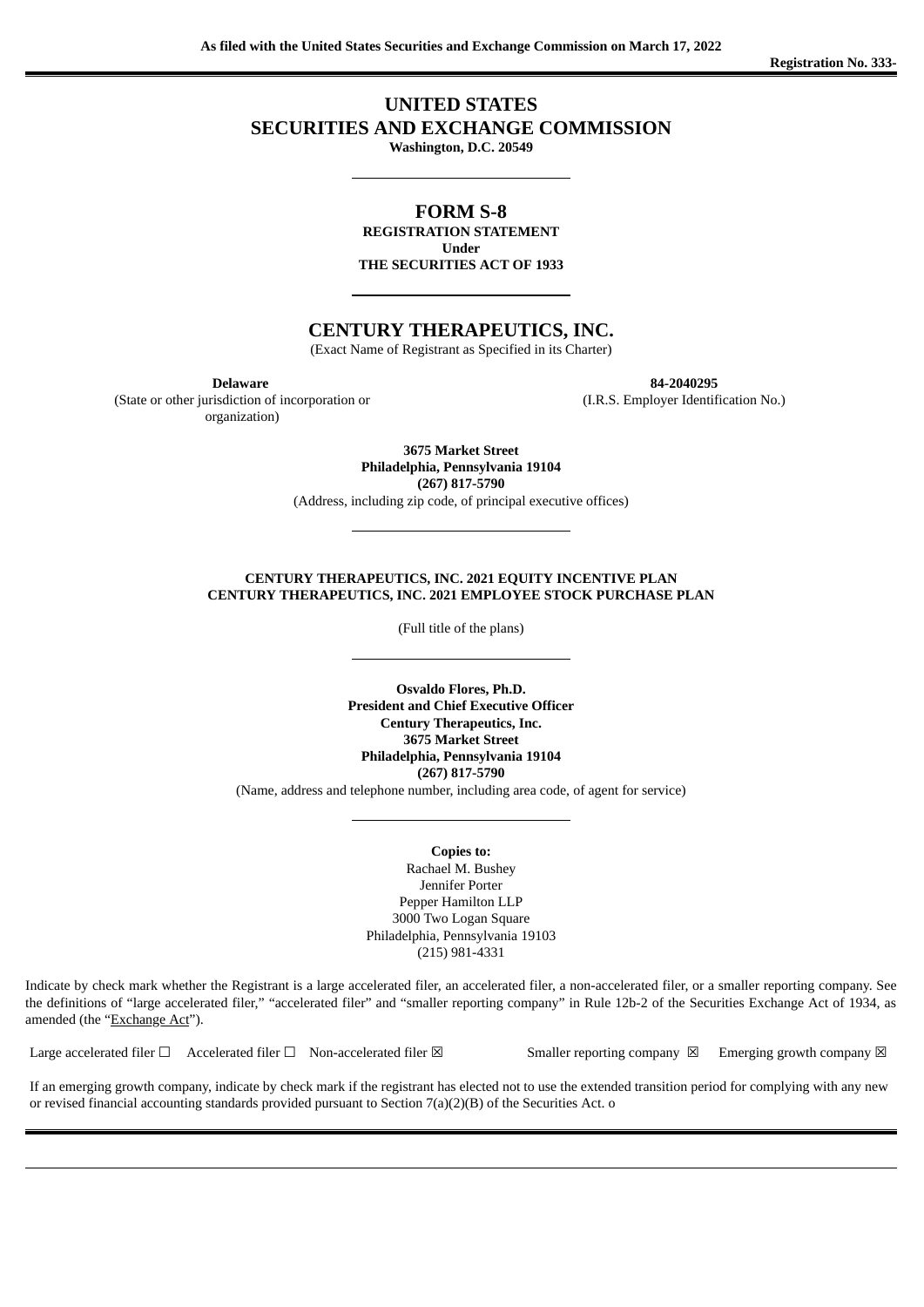# **EXPLANATORY NOTE**

This Registration Statement is being filed for the purpose of (i) registering an additional 2,750,276 shares of common stock, \$0.0001 par value per share (the "Common Stock"), of Century Therapeutics, Inc. (the "Registrant") that were added to the shares authorized for issuance under the Century Therapeutics, Inc. 2021 Equity Incentive Plan (the "2021 Plan") and (ii) registering an additional 550,055 shares of Common Stock that were added to the shares authorized for issuance under the Century Therapeutics, Inc. 2021 Employee Stock Purchase Plan (the "2021 ESPP"), for which a Registration Statement on Form S-8 relating to the same employee benefit plans is effective.

The Registrant previously filed a Registration Statement on Form S-8 (File Nos. [333-257644\)](https://www.sec.gov/Archives/edgar/data/1850119/000110465921088864/tm2121116d1_s8.htm) with the Securities and Exchange Commission (the "Commission") to register 5,640,711 shares of Common Stock and 564,071 shares of Common Stock that were authorized for issuance under the 2021 Plan and the 2021 ESPP, respectively. Upon the effectiveness of this Registration Statement, an aggregate of 8,390,987 shares of Common Stock and 1,114,126 shares of Common Stock will be registered for issuance from time to time under the 2021 Plan and 2021 ESPP, respectively. Pursuant to General Instruction E to Form S-8, the contents of the Registration Statement on Form S-8 (File No. [333-257644](https://www.sec.gov/Archives/edgar/data/1850119/000110465921088864/tm2121116d1_s8.htm)) filed with the Commission on July 2, 2021 are incorporated herein by reference except to the extent supplemented, amended or superseded by the information set forth herein. Only those items of Form S-8 containing new information not contained in the earlier registration statement are presented herein.

### **PART I INFORMATION REQUIRED IN THE SECTION 10(a) PROSPECTUS**

# **Item 1. Plan Information.**

The information specified in Part I of Form S-8 is omitted from this filing in accordance with the provisions of Rule 428 under the Securities Act and the introductory note to Part I of the Form S-8 instructions. The documents containing the information specified in Part I will be delivered to the participants in the 2021 Plan and the 2021 ESPP as required by Rule 428(b)(1) under the Securities Act.

# **PART II INFORMATION REQUIRED IN THE REGISTRATION STATEMENT**

### **Item 3. Incorporation of Documents by Reference.**

The following documents of the Registrant, filed or to be filed with the Commission, are incorporated by reference in this Registration Statement as of their respective dates:

(a) The Registrant's Annual Report on Form 10-K for the fiscal year ended December 31, 2021, filed with the [Commission](https://www.sec.gov/ix?doc=/Archives/edgar/data/0001850119/000155837022003867/ipsc-20211231x10k.htm) on March 17, 2022;

(b) the Registrant's Current Reports on Form 8-K filed with the Commission on [January](https://www.sec.gov/ix?doc=/Archives/edgar/data/1850119/000110465922003803/tm222671d1_8k.htm) 10, 2022 and January 13, 2022;

[\(c\)](https://www.sec.gov/Archives/edgar/data/1850119/000110465921080760/tm218551d12_8a12b.htm) the description of the Common Stock contained in the Company's Registration Statement on Form 8-A filed with the Commission on June 14, 2021 (File No. 001-40498), together with any amendment thereto filed with the [Commission](https://www.sec.gov/Archives/edgar/data/1850119/000110465921080760/tm218551d12_8a12b.htm) for the purpose of updating such description;

(d) the Registrant's Current Reports on Form 8-K filed with the Commission on [January](https://www.sec.gov/ix?doc=/Archives/edgar/data/1850119/000110465922003803/tm222671d1_8k.htm) 10, 2022 and January 13, 2022; and

(e) All documents subsequently filed by the Registrant pursuant to Sections 13(a), 13(c), 14 and 15(d) of the Securities Exchange Act of 1934, as amended (the "Exchange Act"), prior to the filing of a post-effective amendment to this Registration Statement, which indicates that all securities offered hereby have been sold or which deregisters all securities then remaining unsold, shall be deemed to be incorporated by reference into this Registration Statement; provided, however, that documents, reports and definitive proxy or information statements, or portions thereof, which are furnished and not filed in accordance with the rules of the Commission shall not be deemed incorporated by reference into this Registration Statement.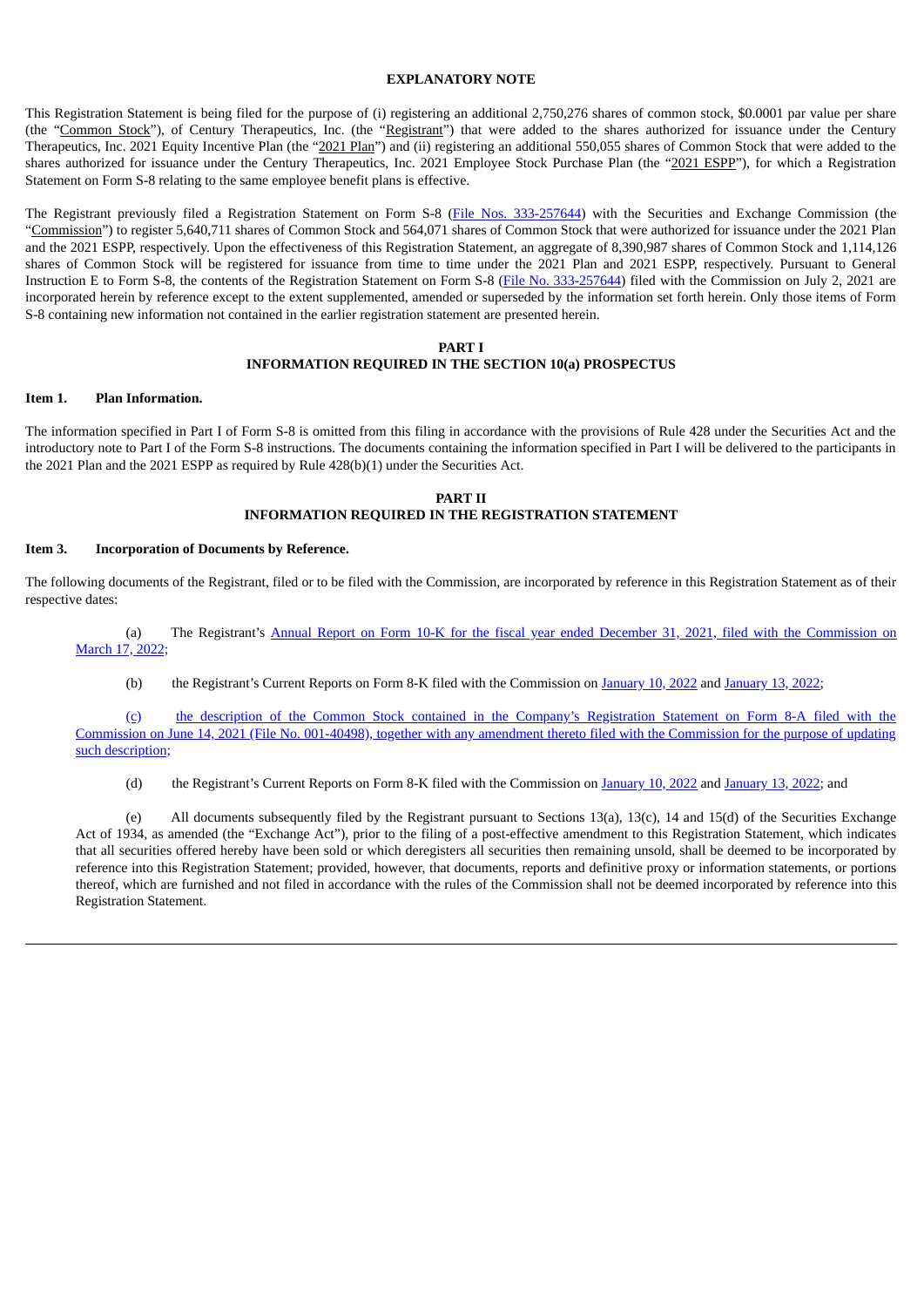Any statement contained herein or in a document, all or a portion of which is incorporated or deemed to be incorporated by reference herein, shall be deemed to be modified or superseded for purposes of this Registration Statement to the extent that a statement contained herein or in any other subsequently filed document which also is or is deemed to be incorporated by reference herein modifies or supersedes such statement. Any such statement so modified or superseded shall not be deemed, except as so modified or amended, to constitute a part of this Registration Statement.

# **Item 8. Exhibits.**

The following documents are filed as exhibits to this Registration Statement:

| <b>Exhibit</b><br><b>Number</b> | <b>Description of Exhibit</b>                                                                                                                                                                                                              |
|---------------------------------|--------------------------------------------------------------------------------------------------------------------------------------------------------------------------------------------------------------------------------------------|
| 4.1                             | Second Amended and Restated Certificate of Incorporation of Century Therapeutics, Inc. (incorporated herein by reference to Exhibit<br>3.1 to the Company's Current Report on Form 8-K (File No. 001-40498) filed on June 25, 2021)        |
| 4.2                             | Amended and Restated Bylaws of Century Therapeutics, Inc. (incorporated herein by reference to Exhibit 3.2 to the Company's<br>Current Report on Form 8-K (File No. 001-40498) filed on June 25, 2021)                                     |
| $5.1*$                          | Opinion of Troutman Pepper Hamilton Sanders LLP as to the legality of the securities being registered                                                                                                                                      |
| $23.1*$                         | Consent of Ernst & Young LLP, independent registered public accounting firm for Century Therapeutics, Inc.                                                                                                                                 |
| $23.2*$                         | Consent of Troutman Pepper Hamilton Sanders LLP (contained in Exhibit 5.1)                                                                                                                                                                 |
| $24.1*$                         | Powers of Attorney (included on the signature page of the Registration Statement)                                                                                                                                                          |
| 99.1                            | Century Therapeutics, Inc. 2021 Equity Incentive Plan (incorporated herein by reference to Exhibit 10.8 to the Company's<br>Registration Statement on Form S-1/A (File No. 333-256648) filed on June 14, 2021).                            |
| 99.2                            | Form of Stock Option Grant Notice and Award Agreement, under the 2021 Plan (incorporated herein by reference to Exhibit 10.13 to<br>the Company's Registration Statement on Form S-1 (File No. 333-256648) filed on May 28, 2021)          |
| 99.3                            | Form of Restricted Stock Unit Grant Notice and Award Agreement, under the 2021 Plan (incorporated herein by reference to Exhibit<br>10.14 to the Company's Registration Statement on Form S-1 (File No. 333-256648) filed on May 28, 2021) |
| 99.4                            | Century Therapeutics, Inc. 2021 Employee Stock Purchase Plan (incorporated herein by reference to Exhibit 10.9 to the Company's<br>Registration Statement on Form S-1/A (File No. 333-256648) filed on May 28, 2021)                       |
| $107*$                          | <b>Calculation of Registration Fees</b>                                                                                                                                                                                                    |
| * Filed herewith.               |                                                                                                                                                                                                                                            |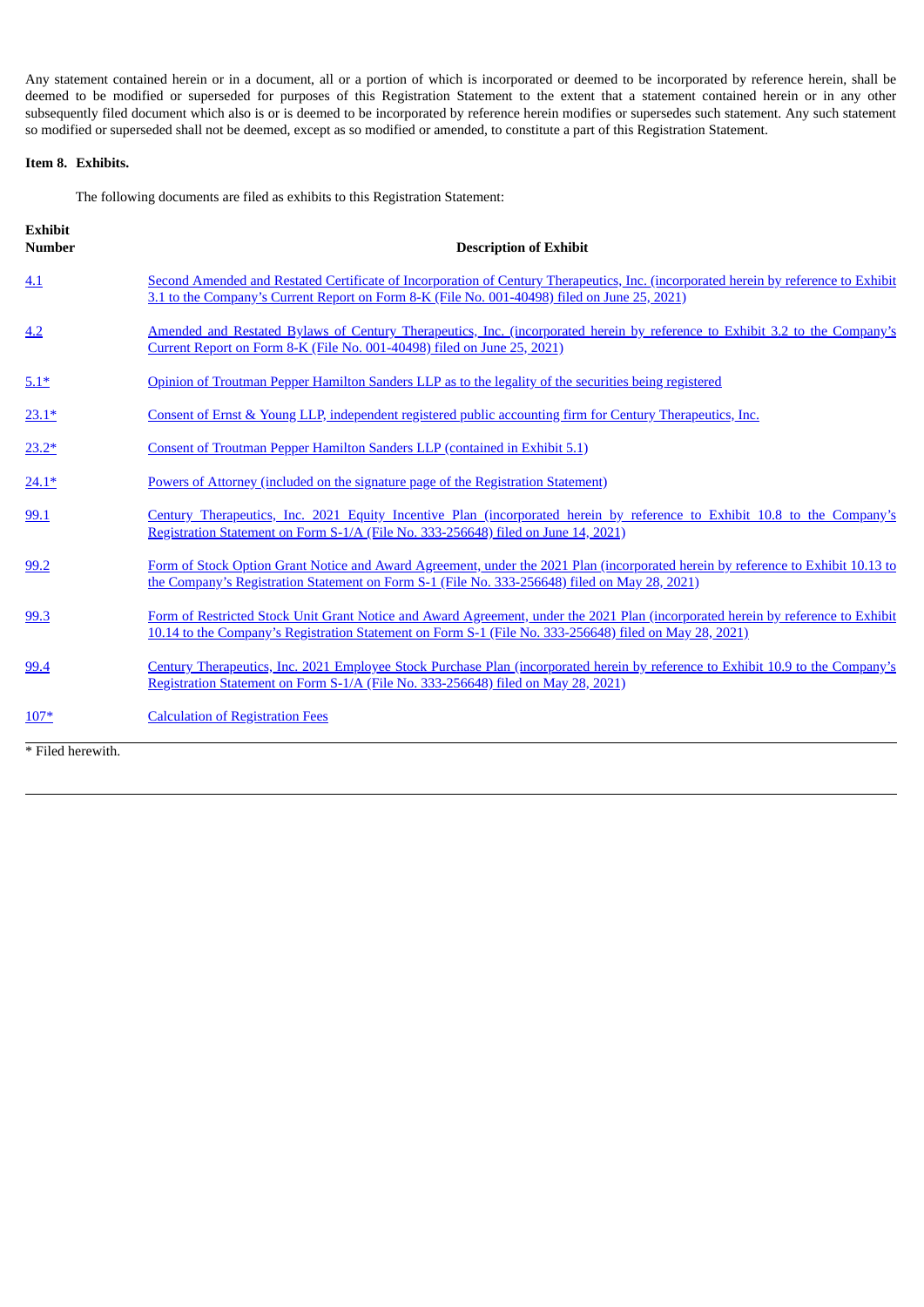# **SIGNATURES**

<span id="page-3-0"></span>Pursuant to the requirements of the Securities Act, the Registrant certifies that it has reasonable grounds to believe that it meets all of the requirements for filing on Form S-8 and has duly caused this Registration Statement to be signed on its behalf by the undersigned, thereunto duly authorized, in the city of Philadelphia, Commonwealth of Pennsylvania, on this 17<sup>th</sup> day of March, 2022.

### **CENTURY THERAPEUTICS, INC.**

By: /s/ Osvaldo Flores, Ph.D.

Osvaldo Flores, Ph.D. *President and Chief Executive Officer*

## **POWER OF ATTORNEY**

*KNOW ALL PERSONS BY THESE PRESENTS*, that each person whose signature appears below hereby constitutes and appoints Osvaldo Flores, Ph.D. and Michael Diem, M.D., and each of them, as his or her true and lawful attorney-in-fact and agent with full power of substitution, for him or her in any and all capacities, to sign any and all amendments to this Registration Statement (including post-effective amendments thereto) under the Securities Act increasing the number of securities for which registration is sought), and to file the same, with all exhibits thereto and other documents in connection therewith, with the Commission, granting unto said attorney-in-fact, proxy, and agent full power and authority to do and perform each and every act and thing requisite and necessary to be done in connection therewith, as fully for all intents and purposes as he or she might or could do in person, hereby ratifying and confirming all that said attorney-in-fact, proxy and agent, or his substitute, may lawfully do or cause to be done by virtue hereof.

Pursuant to the requirements of the Securities Act, this Registration Statement has been signed by the following persons in the capacities and on the dates indicated.

| <b>Signature</b>             | <b>Title</b>                                    | <b>Date</b>    |  |  |
|------------------------------|-------------------------------------------------|----------------|--|--|
| /s/ Osvaldo Flores, Ph.D.    | President, Chief Executive Officer and Director | March 17, 2022 |  |  |
| Osvaldo Flores, Ph.D.        | (Principal Executive Officer)                   |                |  |  |
| /s/ Michael Diem, M.D.       | <b>Chief Business Officer</b>                   | March 17, 2022 |  |  |
| Michael Diem, M.D.           | (Principal Financial Officer)                   |                |  |  |
| /s/ Joseph Jimenez           |                                                 | March 17, 2022 |  |  |
| Joseph Jimenez               | Chairman, Board of Directors                    |                |  |  |
| /s/ Kimberly Blackwell, M.D. |                                                 | March 17, 2022 |  |  |
| Kimberly Blackwell, M.D.     | <b>Director</b>                                 |                |  |  |
| /s/ Cynthia Butitta          |                                                 | March 17, 2022 |  |  |
| Cynthia Butitta              | Director                                        |                |  |  |
| /s/ Eli Casdin               |                                                 | March 17, 2022 |  |  |
| Eli Casdin                   | <b>Director</b>                                 |                |  |  |
|                              |                                                 |                |  |  |
| /s/ Alessandro Riva, M.D.    |                                                 | March 17, 2022 |  |  |
| Alessandro Riva, M.D.        | <b>Director</b>                                 |                |  |  |
| /s/ Carlo Rizzuto, Ph.D.     |                                                 | March 17, 2022 |  |  |
| Carlo Rizzuto, Ph.D.         | <b>Director</b>                                 |                |  |  |
|                              |                                                 |                |  |  |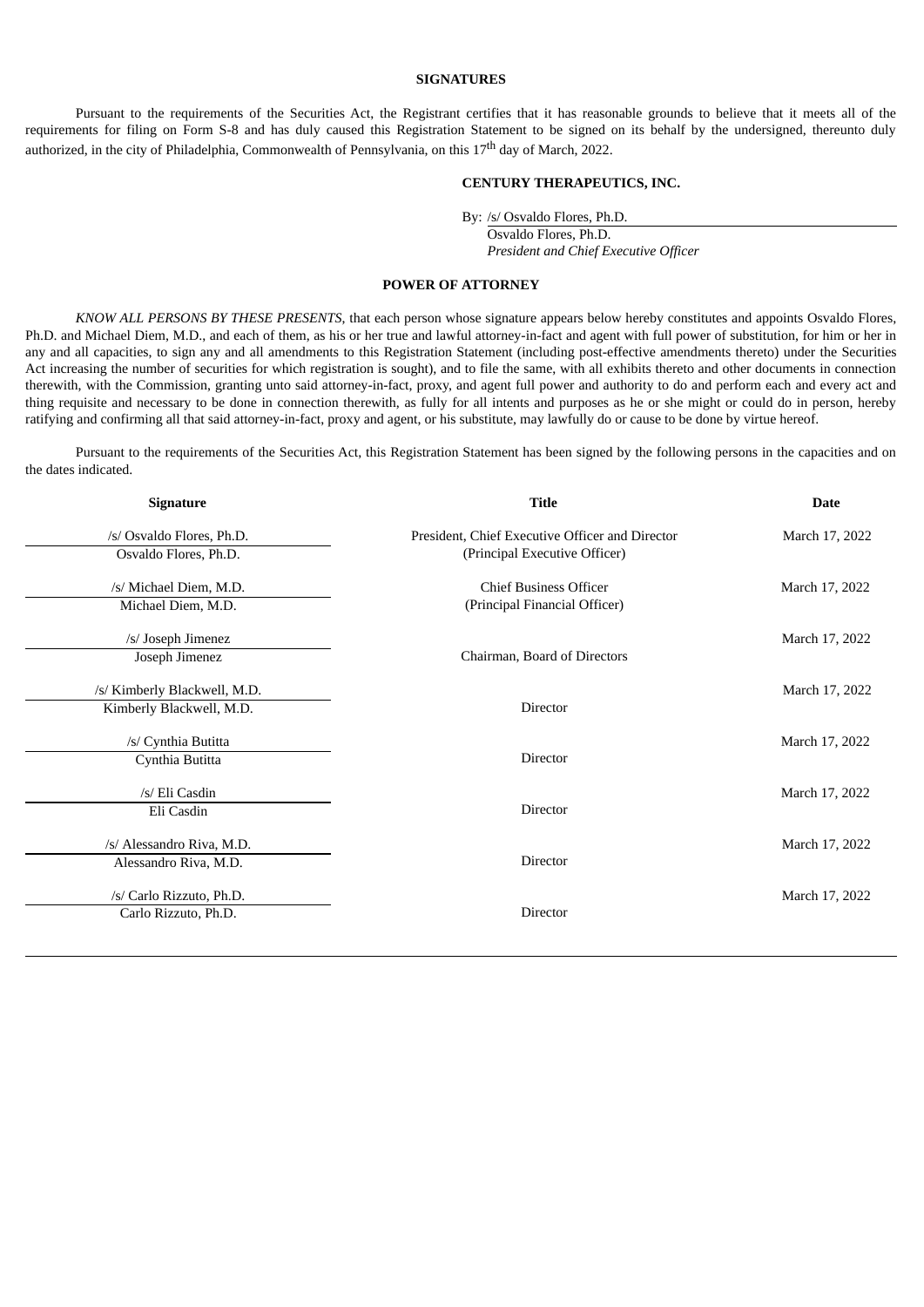**Exhibit 5.1**

<span id="page-4-0"></span>Troutman Pepper Hamilton Sanders LLP 3000 Two Logan Square, Eighteenth and Arch Streets Philadelphia, PA 19103-2799

troutman.com



March 17, 2022

Board of Directors Century Therapeutics, Inc. 3675 Market Street Philadelphia, Pennsylvania 19104 Re: Registration Statement on Form S-8

Ladies and Gentlemen:

We have acted as special counsel to Century Therapeutics, Inc., a Delaware corporation (the "**Company**"), in connection with the preparation and filing of its registration statement on Form S-8 (the "**Registration Statement**"), filed with the Securities and Exchange Commission under the Securities Act of 1933, as amended (the "**Act**"), relating to the issuance of up to 2,750,276 shares of common stock, par value \$0.0001 per share (the "**Common Stock**"), of the Company, all of which are issuable pursuant to the Century Therapeutics, Inc. 2021 Equity Incentive Plan (the "**2021 Plan**"), as well as 550,055 shares of Common Stock (together, the "**Shares**"), all of which are issuable pursuant to the Century Therapeutics, Inc. 2021 Employee Stock Purchase Plan (the "**2021 ESPP**"). This opinion letter is furnished to you at your request to enable you to fulfill the requirements of Item 601(b)(5) of Regulation S-K, 17 C.F.R. §229.601(b)(5), in connection with the Registration Statement, and no opinion is expressed herein as to any matter pertaining to the contents of the Registration Statement or related prospectus, other than as expressly stated herein with respect to the issuance of Shares.

For purposes of this opinion letter, we have examined copies of such agreements, instruments and documents as we have deemed an appropriate basis on which to render the opinions hereinafter expressed. In our examination of the aforesaid documents, we have assumed the genuineness of all signatures, the legal capacity of all natural persons, the accuracy and completeness of all documents submitted to us, the authenticity of all original documents, and the conformity to authentic original documents of all documents submitted to us as copies (including pdfs.). As to all matters of fact, we have relied on the representations and statements of fact made in the documents so reviewed, and we have not independently established the facts so relied on. This opinion letter is given, and all statements herein are made, in the context of the foregoing.

As such counsel, we have examined such matters of fact and questions of law as we have considered appropriate for purposes of this letter. With your consent, we have relied upon certificates and other assurances of officers of the Company and others as to factual matters without having independently verified such factual matters. We are opining herein as to the General Corporation Law of the State of Delaware, and we express no opinion with respect to any other laws.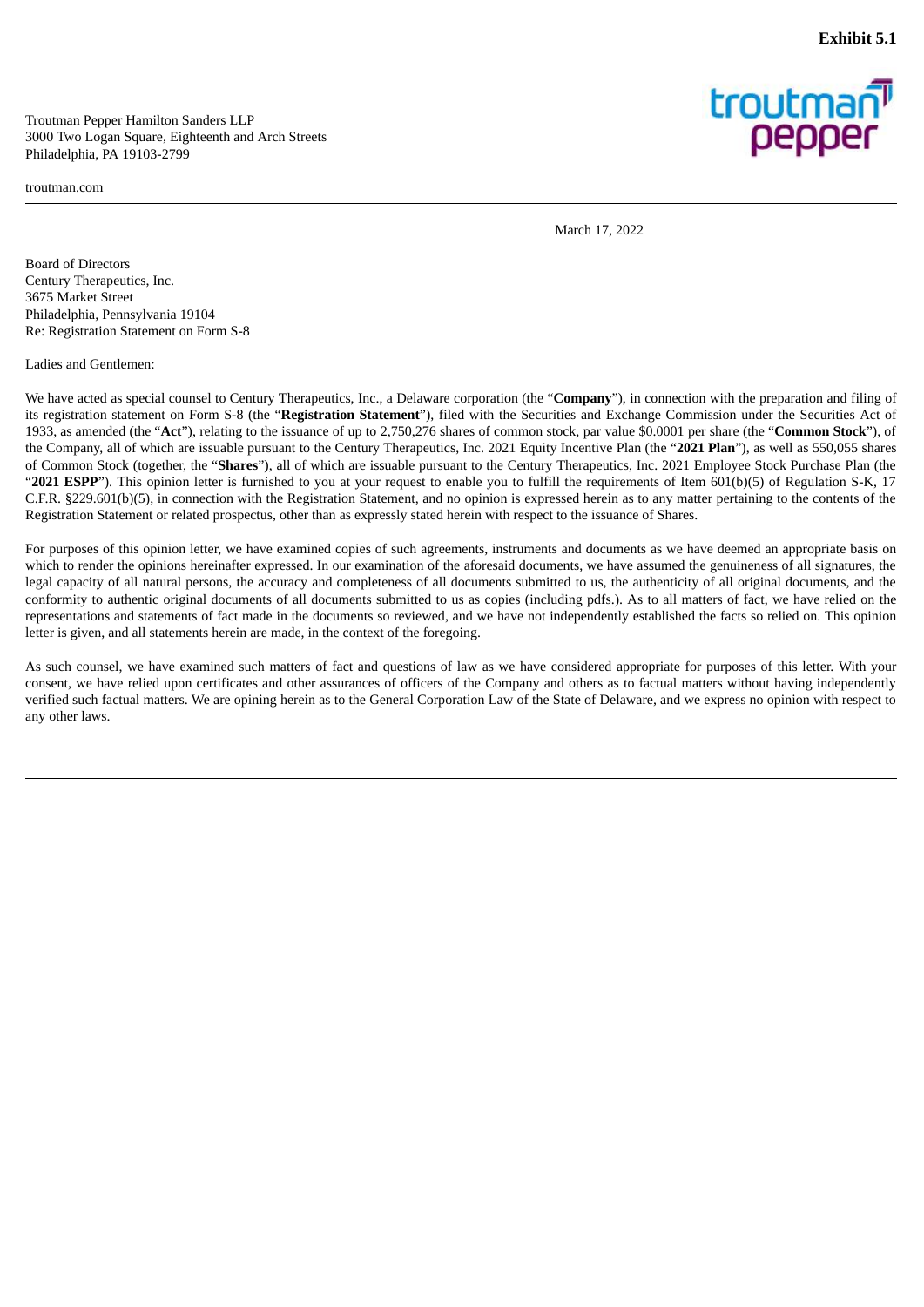Based upon, subject to and limited by the foregoing, we are of the opinion as of the date hereof, when the Shares shall have been duly registered on the books of the transfer agent and registrar therefor in the name or on behalf of the recipients, and have been issued by the Company for legal consideration in excess of par value in the circumstances contemplated by the 2021 Plan and the 2021 ESPP (together, the "**Plans**"), assuming in each case that the individual issuances, grants or awards under the Plans are duly authorized by all necessary corporate action and duly issued, granted or awarded and exercised in accordance with the requirements of law and the applicable Plan (and the agreements duly adopted thereunder and in accordance therewith), the issue and sale of the Shares will have been duly authorized by all necessary corporate action of the Company, and the Shares will be validly issued, fully paid, and nonassessable.

This opinion letter has been prepared for use in connection with the Registration Statement. We assume no obligation to advise you of any changes in the foregoing subsequent to the effective date of the Registration Statement.

We hereby consent to the filing of this opinion letter as Exhibit 5.1 to the Registration Statement. In giving this consent, we do not thereby admit that we are an "expert" within the meaning of the Act.

Very truly yours,

/s/ TROUTMAN PEPPER HAMILTON SANDERS LLP

TROUTMAN PEPPER HAMILTON SANDERS LLP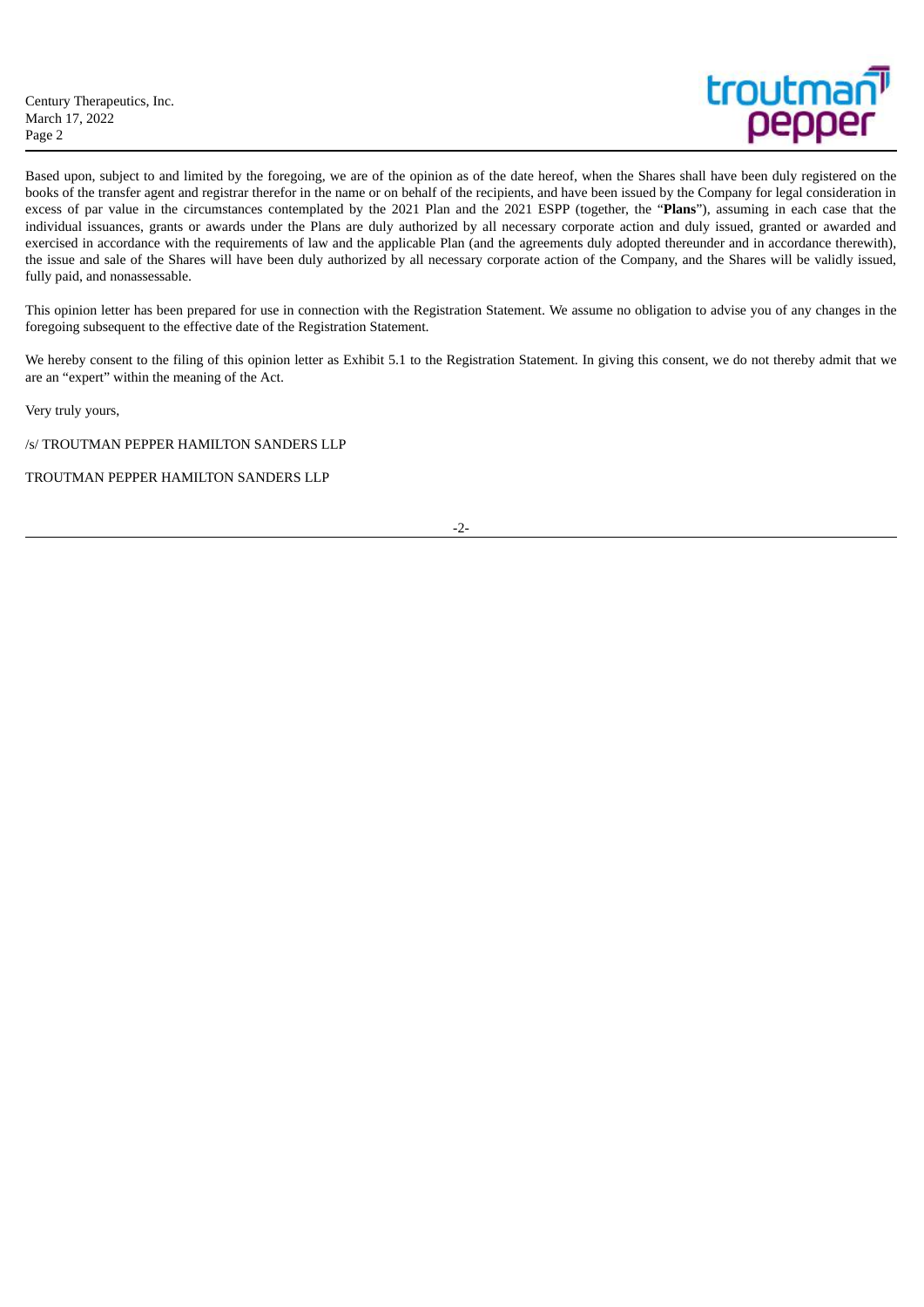# **Consent of Independent Registered Public Accounting Firm**

<span id="page-6-0"></span>We consent to the incorporation by reference in the Registration Statement (Form S-8) pertaining to the 2021 Equity Incentive Plan and 2021 Employee Stock Purchase Plan of Century Therapeutics, Inc. of our report dated March 17, 2022, with respect to the consolidated financial statements of Century Therapeutics, Inc., included in its Annual Report (Form 10-K) for the year ended December 31, 2021, filed with the Securities and Exchange Commission.

/s/ Ernst & Young LLP

Philadelphia, Pennsylvania March 17, 2022